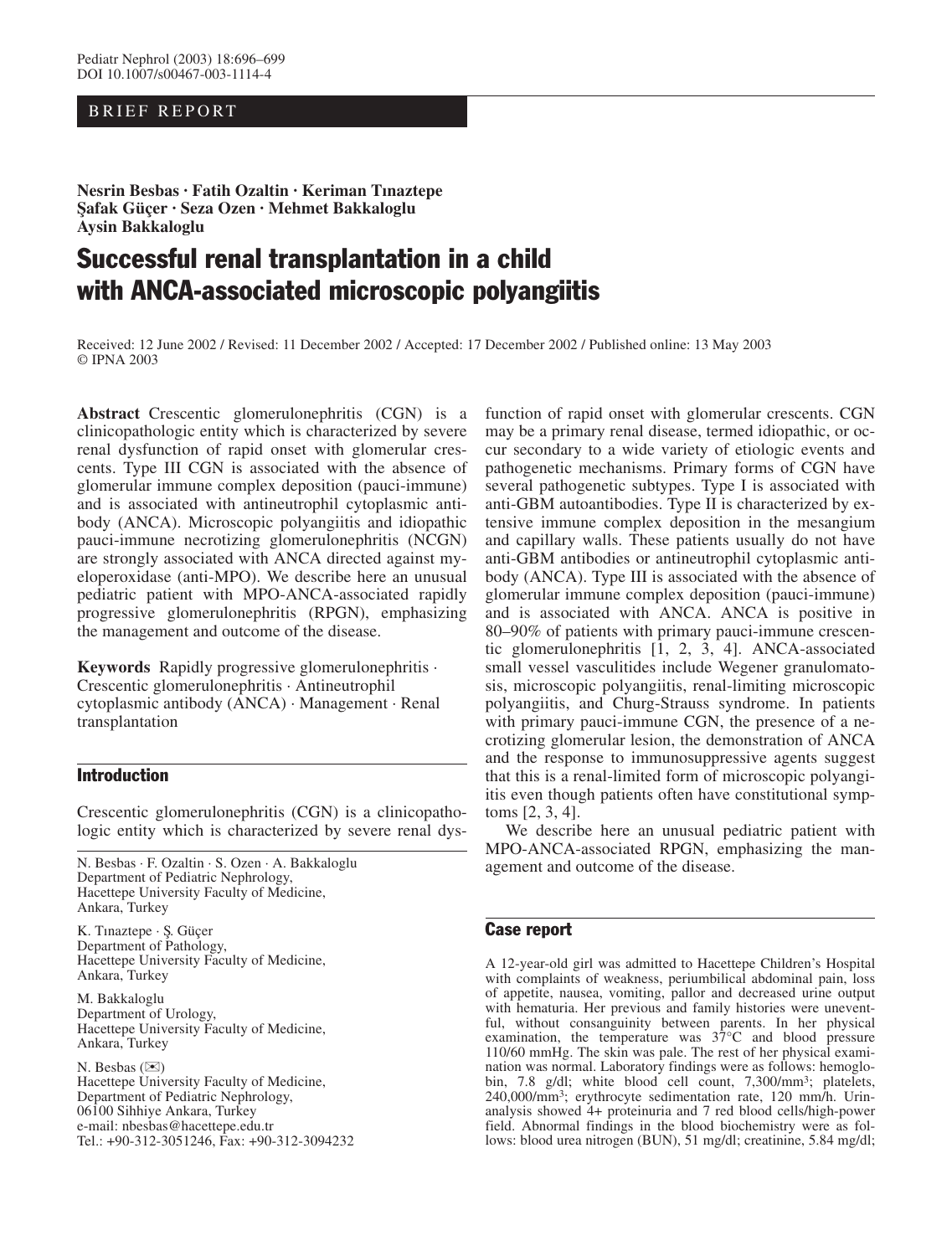

**Fig. 1** One of the glomeruli is showing extensive crescent formation along with fibrinoid necrosis (*arrow*). The neighboring two glomeruli are progressing to global sclerosis. Periglomerular and interstitial mononuclear infiltration are also noted. Trichrome light green,  $\times 100$ 

uric acid, 5.9 mg/dl; total protein, 7.3 g/dl; albumin, 3.2 g/dl. Urinary protein loss was 87.5 mg/m2/h. Creatinine clearance was 18 ml/min/1.73 m2. Complement and quantitative immunoglobulin levels were all within normal limits. Cryoglobulin was negative. Microbiologic investigation was unremarkable. Serological studies for hepatitis B, C, other viruses, ANA, and anti ds-DNA were negative as well. Strong p-ANCA was obtained with indirect immunofluorescence (IIF) and was also confirmed by the high level of MPO-ANCA on ELISA (250 EU/ml, normal <20 EU/ml). c-ANCA was negative. Anti-GBM antibody was positive. Alpha-1 antitrypsin activity was normal. Chest X-ray was normal. Renal ultrasonography demonstrated normal-sized kidneys with increased echogenicity.

The clinical diagnosis before biopsy was rapidly progressive glomerulonephritis due to microscopic polyangiitis or Goodpasture syndrome. A renal biopsy was performed.

### Renal biopsy findings

Renal biopsy included 17 glomeruli representing both cortex and corticomedullary junction. Glomeruli showed focal and segmental tuft necrosis and cellular or fibrocellular crescents (14/17) without any endocapillary proliferation. Some glomeruli demonstrated partial or global sclerosis with adhesions to Bowman's capsule. Tubules revealed hydropic changes with numerous red blood cells and hyaline casts. Edema and mild mononuclear inflammatory infiltration were noted in the interstitium. Immunofluorescence microscopy exhibited only fibrin deposits within necrotic areas and crescents (Fig. 1).

**Table 1** Immunosuppressive regimen given for transplantation





**Fig. 2** Serum creatinine levels of the patient show progressive decrease parallel to the treatment



**Fig. 3** ANCA levels of the patient after end stage renal failure (point 0 is for the initiation of hemodialysis)

#### Clinical course

After biopsy results were obtained, she was treated with pulse methyl prednisolone (1 g/day, for 3 days) and cyclophosphamide (2 mg/kg, p.o.). Prednisolone (45 mg/m2, p.o.) was added 3 days later. Urine output was increased while serum creatinine levels decreased gradually (Fig. 2). She was discharged from the hospital on the 15th day. When she was admitted to our clinic 1 month later for the second course of pulse steroid, she complained of chest pain. Gallium-67 scintigraphy showed diffuse increased accumulation of gallium in the right lung compatible with diffuse inflammation. In addition, the visualization of the kidneys at the 48th hour after 67Ga ingestion suggested bilateral renal inflammation. After infection was excluded with microbiologic and serologic investigations, the second pulse of methyl prednisolone (i.v. for

| Drug                              | Dose                       | Time                                                        |                                |
|-----------------------------------|----------------------------|-------------------------------------------------------------|--------------------------------|
| Basiliximab (Simulect)            | $12 \text{ mg/m}^2$ (i.v.) | 2 h before transplantation<br>4th day after transplantation |                                |
| Methyl prednisolone               | $500 \text{ mg}$ (i.v.)    | Intraoperative                                              |                                |
| Prednisolone (Deltacortril)       | $80 \text{ mg}$ (p.o.)     | Postoperative                                               | Tapered 10 mg/day for 2 months |
| Azathioprine (Imuran)             | $150 \text{ mg}$ (i.v.)    | Preoperative                                                |                                |
| Mycophenolate mofetil (Cell-Cept) | 1500 mg/day $(p.o.)$       | Postoperative                                               |                                |
| Cyclosporin A (Sandimmune)        | $2.5 \text{ mg/kg}$ (i.v.) | Preoperative                                                |                                |
| $5 \text{ mg/kg}$ (p.o.)          | Postoperative              |                                                             |                                |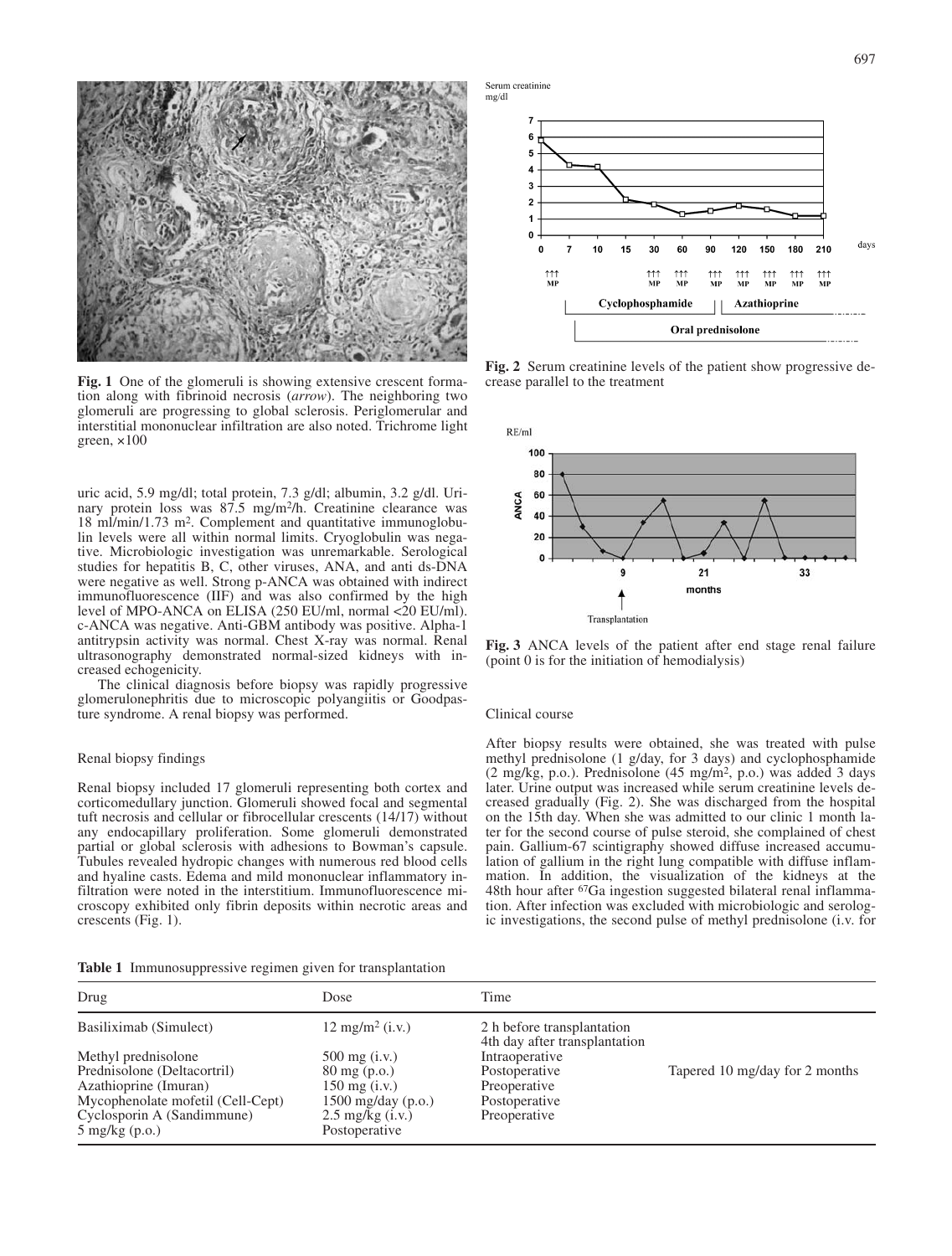3 days) followed by prednisolone (p.o) and cyclophosphamide (p.o.) was given. Three months later, cyclophosphamide was switched to azathioprine for 2 years with monthly pulse methyl prednisolone for 1 year. In her follow-up, anti-GBM antibody was negative. However, ANCA was usually positive and high in titer (Fig. 3). After azathioprine was stopped, serum creatinine rose gradually and hemodialysis treatment was started 6 years after the initial symptoms. Nine months later, she was transplanted successfully from a living related donor (father) while ANCA was negative. The immunosuppression protocol employed is given in Table 1. ANCA was negative for 3 years and recurrence of the disease in the graft was not seen.

## **Discussion**

Small vessel vasculitides include microscopic polyangiitis (MPA), Wegener granulomatosis (WG) and Churg-Strauss syndrome [5]. The latter is very rare in childhood. The characteristic pathological lesion of both MPA and WG is idiopathic pauci-immune necrotizing glomerulonephritis (NCGN). The presented child was classified as having microscopic polyangiitis because of the clinical features and strong association with ANCA directed against myeloperoxidase (anti-MPO) as well as the lack of granulomatous inflammation during the long course and lack of upper respiratory tract involvement.

Experimental data suggest that ANCA and/or ANCA antigen related autoimmune responses are implicated in the pathophysiology of these vasculitic disorders. Neutrophils are important effector cells of tissue damage in ANCA-associated vasculitis and necrotizing crescentic glomerulonephritis [1]. Among those with a clinical presentation of rapidly progressive glomerulonephritis and a positive MPO-ANCA serology, the positive predictive value of finding a pauci-immune crescentic glomerulonephritis on renal biopsy was at least 98% in all age groups [2, 3]. Patients with small vessel vasculitis have a high frequency of ANCA that reacts with cytoplasmic constituents of neutrophils and monocytes. The predictive value of ANCA varied markedly depending upon the age and degree of renal disease at presentation. In microscopic polyangiitis, positive p-ANCA/MPO ANCA is seen in approximately 40–80% [4]. In Wegener granulomatosis one would expect a c-ANCA pattern and reaction against PR-3; however, a negative result does not exclude this diagnosis. In WG c-ANCA is present in 65% of the patients whereas p-ANCA was detected in up to 20% [6]. On the other hand in MPA, approximately 40–80% of patients have a positive p-ANCA/MPO-ANCA. Those with MPA and IIF ANCA staining but without anti-MPO antibodies most commonly have c-ANCA/PR3-ANCA [4]. WG was excluded in our patient not only due to lack of c-ANCA and the high level of MPO-ANCA but also because of the clinical features.

Idiopathic pauci-immune necrotizing glomerulonephritis was also not considered in the differential diagnosis due to the pulmonary involvement. In one series, 50% of patients with ANCA-positive glomerulonephritis had pulmonary disease ranging from severe life-threatening pulmonary hemorrhage to alveolar infiltrates [7]. Guillevin et al. have reported pulmonary disease in 24.7% of their vasculitis patients [4]. In our published series, 4 patients (15%) had pulmonary involvement in 26 patients with polyangiitis [3, 8].

Our patient also had anti-GBM antibodies. These antibodies have been found in 10–15% of patients with ANCA, almost all in the subgroup with antibodies to MPO [9]. It has been suggested that the anti-GBM response in these vasculitis patients may be secondary to damage to the GBM [9].

Most induction regimens still use oral prednisolone (1 mg/kg) and cyclophosphamide (2–3 mg/kg) depending on age, renal function and bone marrow reserve. In patients with rapidly progressive glomerulonephritis, pulse methyl prednisolone of 7–15 mg/kg daily for 3 days results in recovery of renal function even in those who are dialysis dependent. Pulse methyl prednisolone is also effective in the treatment of pulmonary hemorrhage. Pulse cyclophosphamide probably has no advantage over oral administration in the induction phase of aggressive disease [10, 11]. Mortality is increased in patients who present late, who have pulmonary hemorrhage or c-ANCA-associated disease or who are treated with corticosteroid alone [12]. In our patient we have used pulse and oral steroids along with oral cyclophosphamide that was switched to azathioprine after 3 months. We have tried to monitor the disease with the ANCA titers. The value of using ANCA assay to monitor the natural outcome of renal vasculitis and help in the early diagnosis of clinical relapses is controversial [13]. In most patients the titers decrease during effective immunosuppressive treatment, although in 22–55% who achieve remission, ANCA positivity persists at a low to intermediate titer [14]. Patients with a persistently elevated ANCA titer at clinical remission tend to have higher relapse rates [15]. In our patient, the ANCA titer correlated with clinical activity. The adverse renal outcome of this patient may be associated with the very high fibrous crescent formation of the initial biopsy.

Transplantation is a safe alternative therapy for children with MPA who enter ESRD. Results of kidney transplantation in patients with vasculitis are as good as in other patients [16]. The rate of relapse of vasculitis for patients on chronic dialysis and after transplantation was 0.09 and 0.02/patient/year, respectively [17]. Our patient is another example of successful transplantation in these children. It is possible that the immunosuppressive regimen employed for transplantation prevents recurrence of the disease. This patient has presented with a typical "adult" type microscopic polyangiitis. We suggest that for patients who develop ESRD in spite of treatment, transplantation is an effective alternative.

## References

<sup>1.</sup> Franssen CF, Stegeman CA, Kallenberg CG, Gans RO, De Jong PE, Hoorntje SJ, Tervaert JW (2000) Antiproteinase 3 and antimyeloperoxidase-associated vasculitis. Kidney Int 57:2195–2206